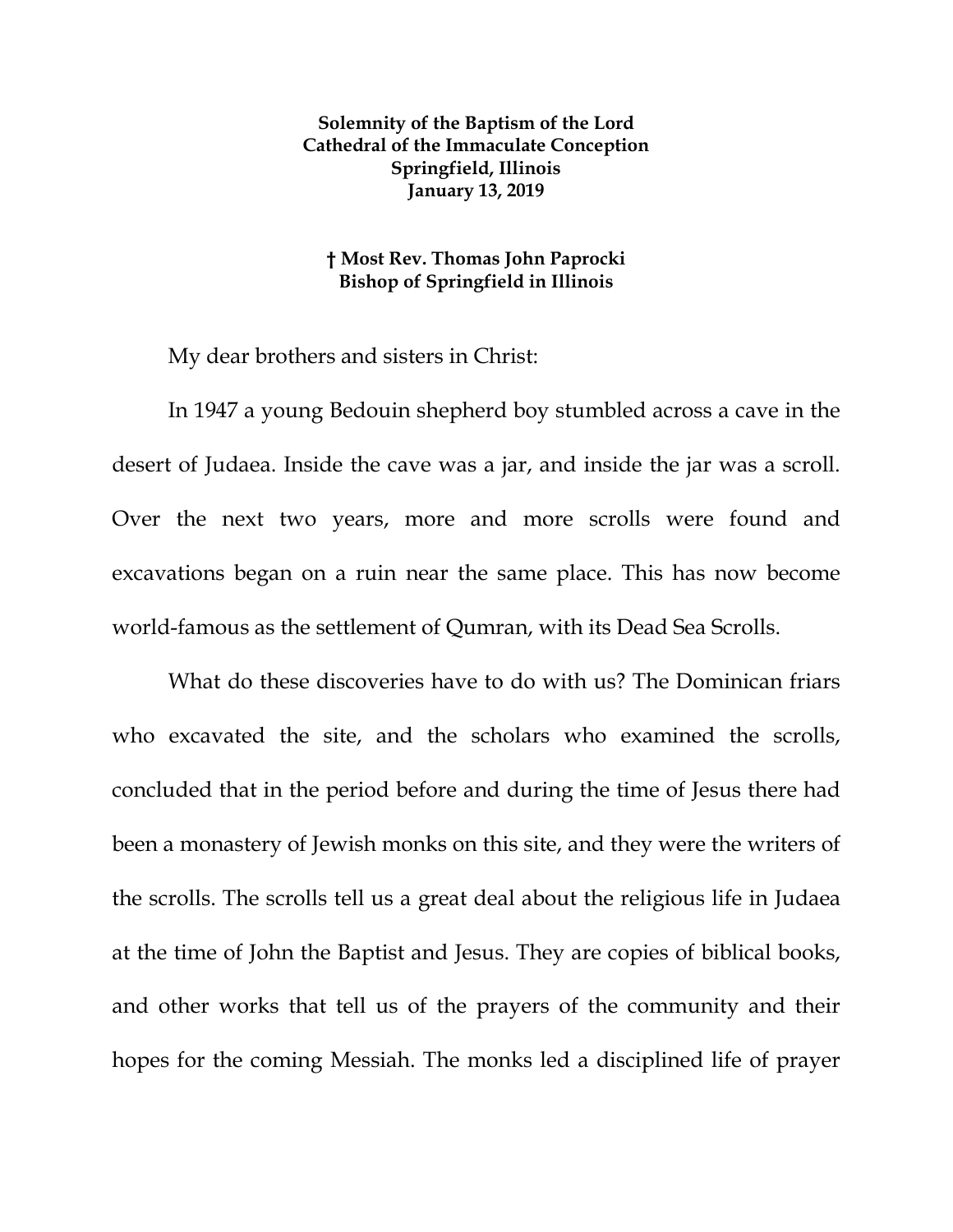and work, and were obeying the words of the prophet Isaiah, "In the wilderness prepare a way for the Lord, make straight in the desert a highway for our God." They were carrying on the tradition of Elijah and Elisha, and the other sons of the prophets.

This is part of the background of John the Baptist. He emerges from the desert wearing a prophet's habit to announce the arrival of the Messiah. This is why he is so prominent during Advent. But today there is another new beginning, the beginning of the public ministry of Jesus. John, in a way, represents the old covenant, which must now be fulfilled and give way to the new. Elsewhere, John says that he is the friend of the bridegroom, that Jesus must increase and John must decrease; John's mission is coming to an end as Jesus' ministry begins: "I have baptized you with water, but he will baptize you with the Holy Spirit."

This being the case, we might wonder why Jesus submits to being baptized by John. We believe not only that Jesus is God, the second Person of the Blessed Trinity, who creates and sustains everything there is; but also that, as a human, he is sinless, and had no need to wash for repentance.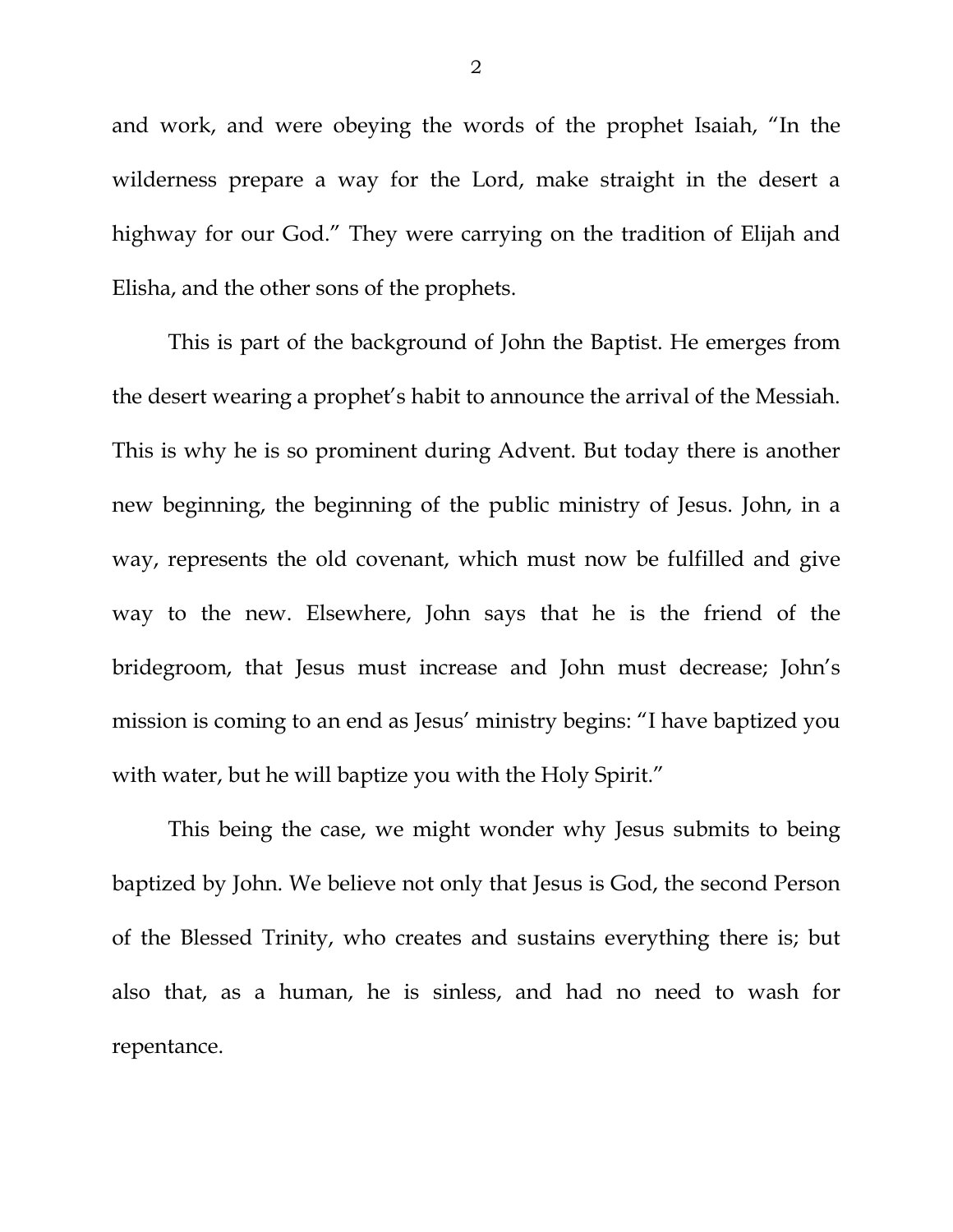Traditionally, there are two answers to this. First, Jesus wished to be ritually washed by John to show full solidarity with us: like a good leader, he doesn't ask us to do anything he hasn't done himself. Second, by going down into the waters of the Jordan, he sanctifies the waters of the whole world, to make them fitting for his own life-giving sacrament of baptism, which he gives to us through the Church. Saint Maximus, the first known Bishop of Turin asked the question, "Why would a holy man desire baptism?" He answer the question this way: "Christ is baptized, not to be made holy by the water, but to make the water holy, and by his cleansing to purify the waters which he touched. For the consecration of Christ involves a more significant consecration of the water. For when the Savior is washed all water for our baptism is made clean, purified at its source for the dispensing of baptismal grace to the people of future ages. Christ is the first to be baptized, then, so that Christians will follow after him with confidence."

<span id="page-2-0"></span>One of the great strengths of the Catholic Church is its sense of history. Our faith goes all the way back to the time of Jesus and John the Baptist. It goes back to the monks of Qumran, to Elijah and Elisha, to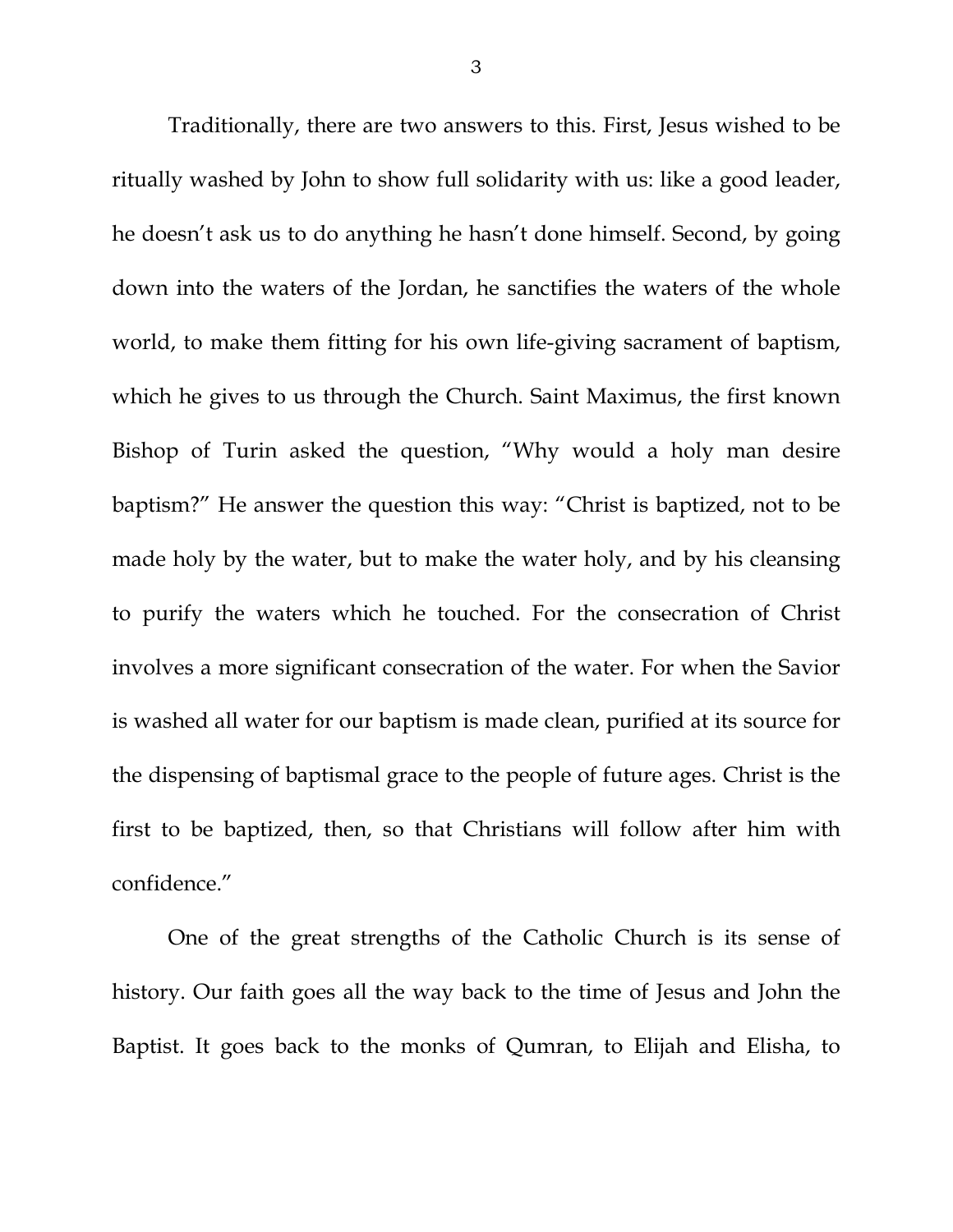Joshua, Moses and Abraham, who all believed in the divine Messiah, the one who was coming into the world.

Many of their adventures took place in and around the Holy Land. Moses led the people as far as the Jordan, and Joshua led them through it to enter the Promised Land. Elijah was taken up from Elisha beside the Jordan. This is one of the reasons Jesus goes there to be baptized; the Jordan stands between the desert and the Promised Land.

That symbolism is continued in the sacrament of baptism; through it we share the same faith as these ancient figures. Sacramentally, we cross the Jordan, go down into the Jordan with Christ, leaving the desert of this world, so that we can one day enter the promised land of heaven. Physically, of course, we still live in the world, in this desert. But we too can prepare a way for the Lord, by living out our baptismal vows, by letting Christ feed us in this desert with himself as heavenly food, by working with Christ to establish his kingdom of peace and justice. At his baptism in the Jordan, Jesus sums up all that history of salvation, and begins his public mission of preaching the kingdom. He passed that mission on to the apostles and the whole Church, and we carry on that mission today.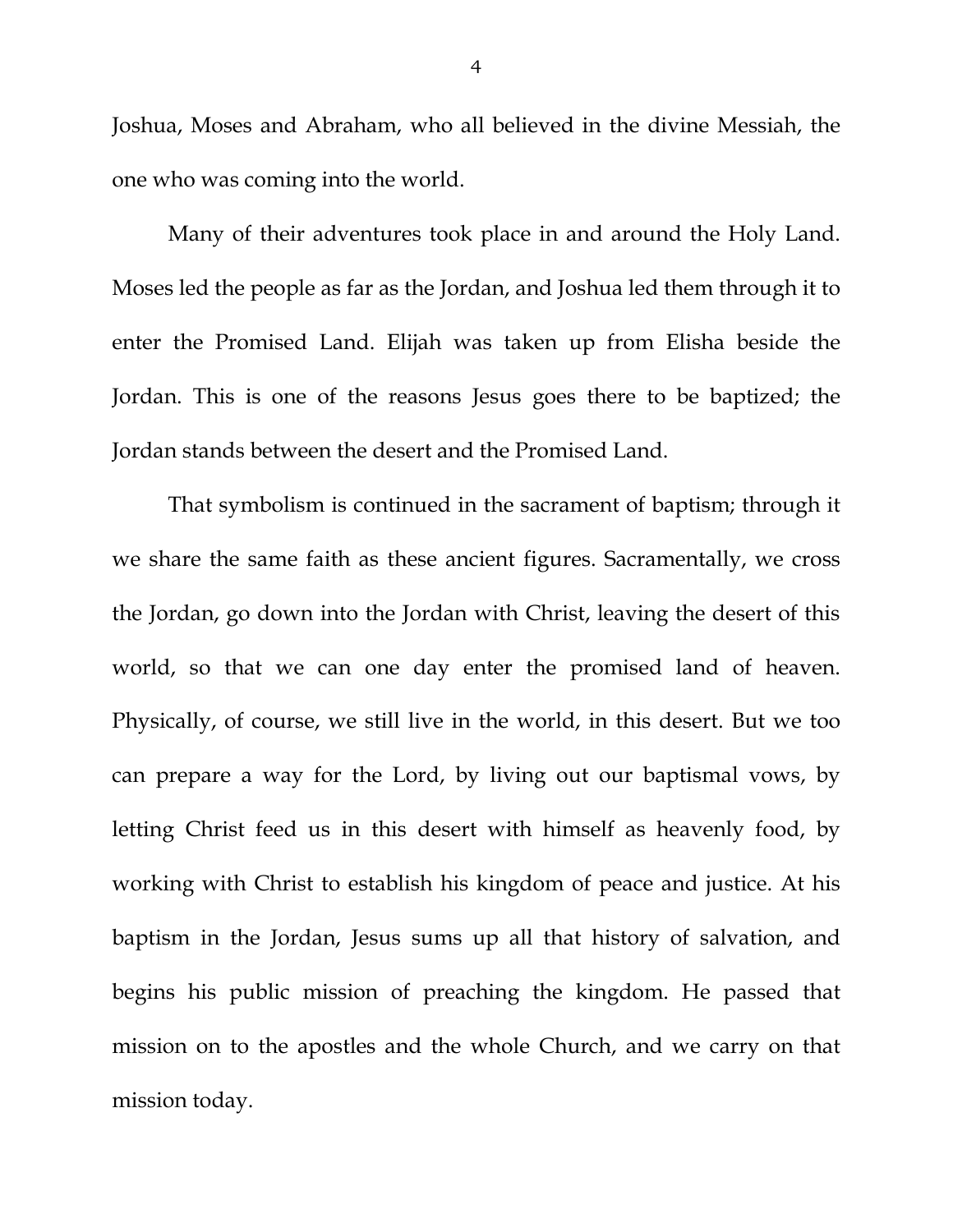An important point Saint Luke makes in his Gospel is that, following Our Lord's baptism by John, Jesus was praying. Prayer is a strong theme in Luke's Gospel. It is generally the context for divine revelation, and such is the case here. After Jesus has been baptized, two things happen. First, the heavens open, and the Holy Spirit descends upon Jesus. Second, a voice from heaven affirms Jesus as God's beloved Son. Empowered with the Holy Spirit and affirmed as God's Son, the way has now been prepared for us.

When we were baptized, the Holy Spirit descended upon us and we were adopted as a child of God. This makes the day of our baptism the most important day of our lives. What else could be more important or more significant for our lives than the day when we were baptized and became a son or daughter of God? Everything flows from this: at our baptism, we are brought into loving relationship with God the Father, Jesus His Son, and the Holy Spirit, and it is this relationship that will bring us to everlasting happiness.

In his homily for World Youth Day in Rome on August 19, 2000, Pope Saint John Paul II spoke these words, which are as meaningful for all of us today as they were when he spoke them nineteen years ago. He said: